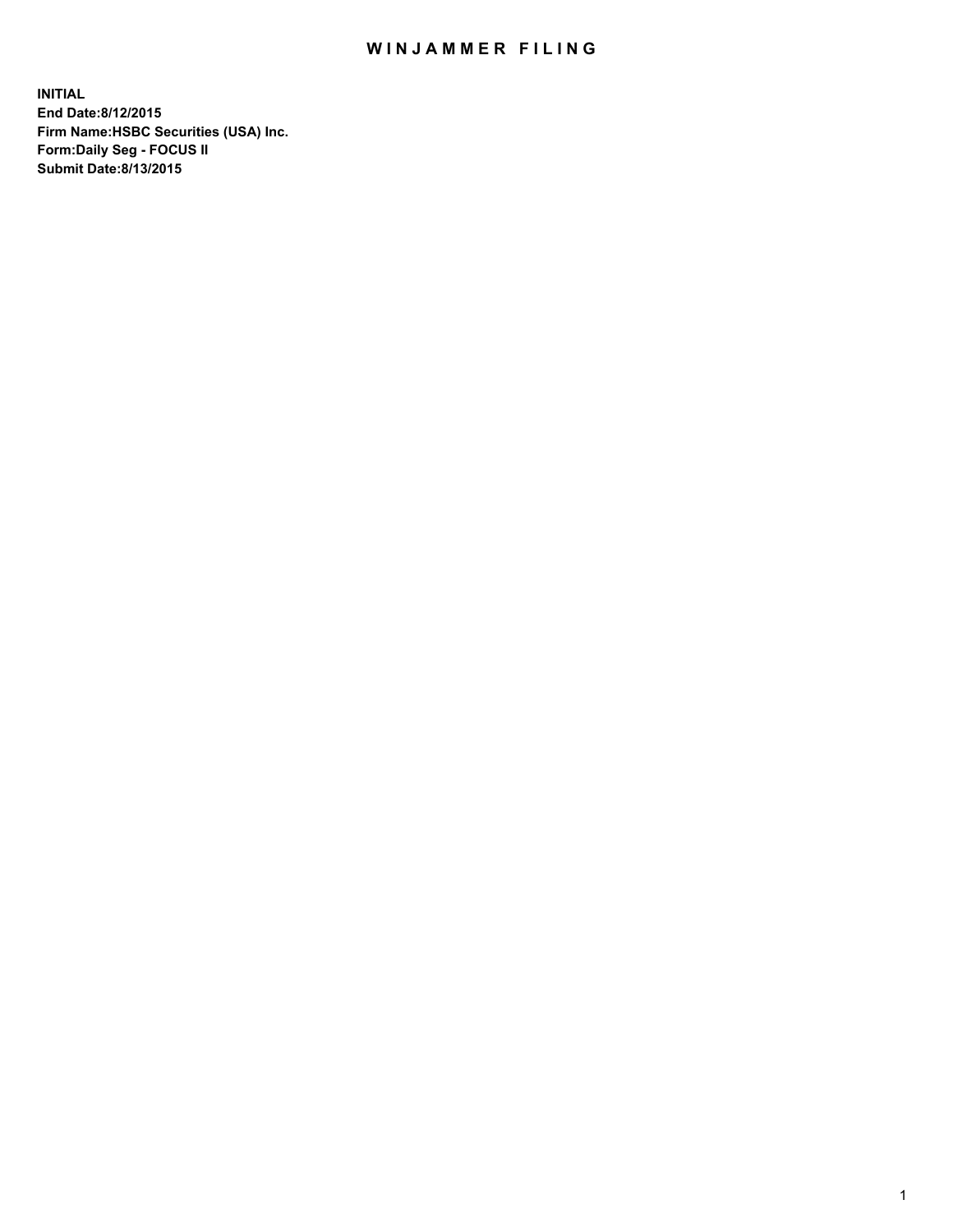## **INITIAL End Date:8/12/2015 Firm Name:HSBC Securities (USA) Inc. Form:Daily Seg - FOCUS II Submit Date:8/13/2015 Daily Segregation - Cover Page**

| Name of Company<br><b>Contact Name</b><br><b>Contact Phone Number</b><br><b>Contact Email Address</b>                                                                                                                                                                                                                         | <b>HSBC Securities (USA) Inc.</b><br>Steven richardson<br>212-525-6445<br>steven.richardson@us.hsbc.com |
|-------------------------------------------------------------------------------------------------------------------------------------------------------------------------------------------------------------------------------------------------------------------------------------------------------------------------------|---------------------------------------------------------------------------------------------------------|
| FCM's Customer Segregated Funds Residual Interest Target (choose one):<br>a. Minimum dollar amount: ; or<br>b. Minimum percentage of customer segregated funds required:% ; or<br>c. Dollar amount range between: and; or<br>d. Percentage range of customer segregated funds required between: % and %.                      | 50,000,000<br>0 <sub>0</sub><br>00                                                                      |
| FCM's Customer Secured Amount Funds Residual Interest Target (choose one):<br>a. Minimum dollar amount: ; or<br>b. Minimum percentage of customer secured funds required:%; or<br>c. Dollar amount range between: and; or<br>d. Percentage range of customer secured funds required between: % and %.                         | 10,000,000<br>00<br>00                                                                                  |
| FCM's Cleared Swaps Customer Collateral Residual Interest Target (choose one):<br>a. Minimum dollar amount: ; or<br>b. Minimum percentage of cleared swaps customer collateral required:%; or<br>c. Dollar amount range between: and; or<br>d. Percentage range of cleared swaps customer collateral required between:% and%. | 70,000,000<br>0 <sub>0</sub><br>00                                                                      |

Attach supporting documents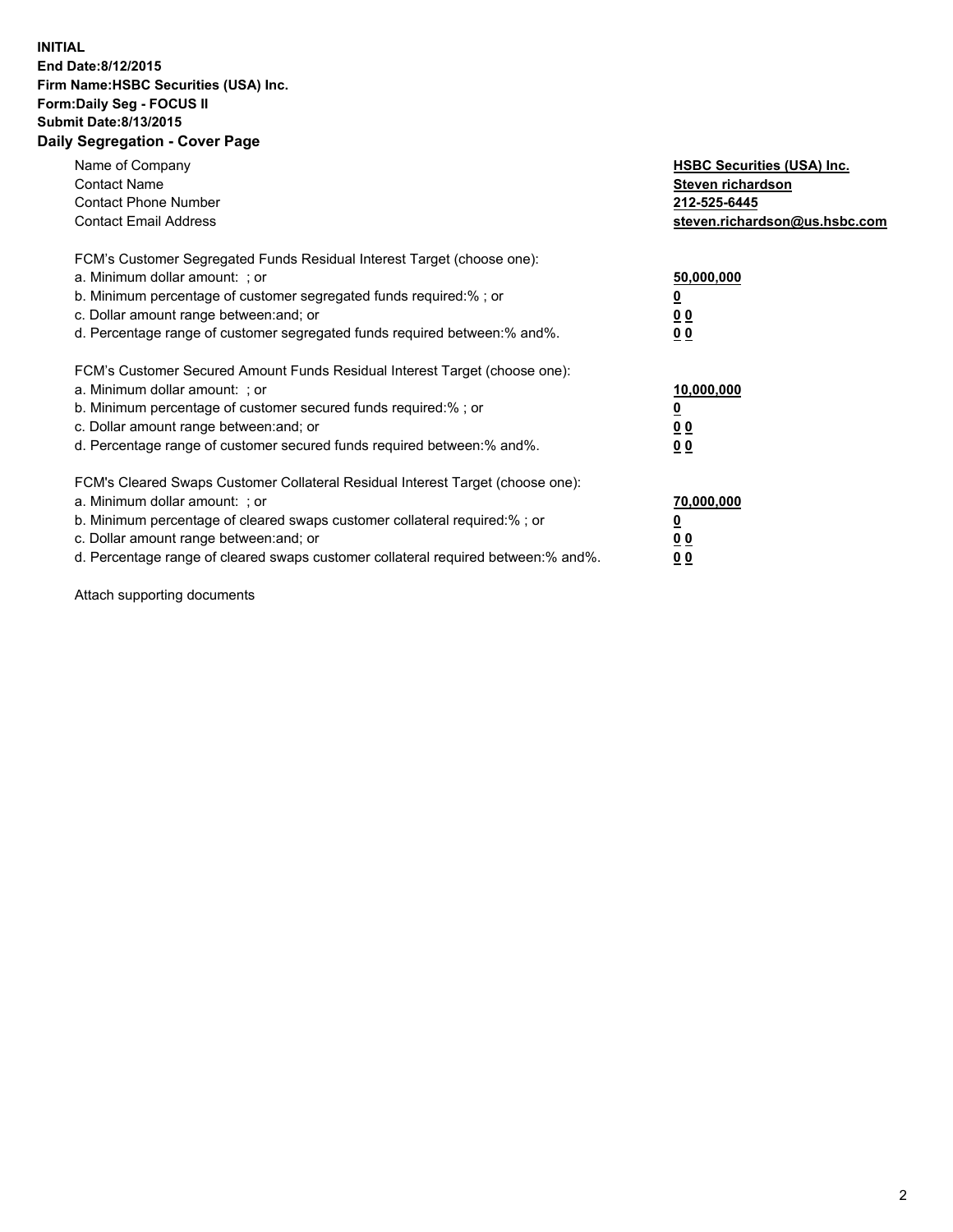**INITIAL End Date:8/12/2015 Firm Name:HSBC Securities (USA) Inc. Form:Daily Seg - FOCUS II Submit Date:8/13/2015 Daily Segregation - Secured Amounts**

Foreign Futures and Foreign Options Secured Amounts Amount required to be set aside pursuant to law, rule or regulation of a foreign government or a rule of a self-regulatory organization authorized thereunder **0** [7305] 1. Net ledger balance - Foreign Futures and Foreign Option Trading - All Customers A. Cash **57,677,905** [7315] B. Securities (at market) **43,121,959** [7317] 2. Net unrealized profit (loss) in open futures contracts traded on a foreign board of trade **6,182,412** [7325] 3. Exchange traded options a. Market value of open option contracts purchased on a foreign board of trade **0** [7335] b. Market value of open contracts granted (sold) on a foreign board of trade **0** [7337] 4. Net equity (deficit) (add lines 1. 2. and 3.) **106,982,276** [7345] 5. Account liquidating to a deficit and account with a debit balances - gross amount **3,691,534** [7351] Less: amount offset by customer owned securities **-3,691,534** [7352] **0** [7354] 6. Amount required to be set aside as the secured amount - Net Liquidating Equity Method (add lines 4 and 5) **106,982,276** [7355] 7. Greater of amount required to be set aside pursuant to foreign jurisdiction (above) or line 6. **106,982,276** [7360] FUNDS DEPOSITED IN SEPARATE REGULATION 30.7 ACCOUNTS 1. Cash in banks A. Banks located in the United States **38,310,753** [7500] B. Other banks qualified under Regulation 30.7 **0** [7520] **38,310,753** [7530] 2. Securities A. In safekeeping with banks located in the United States **43,121,959** [7540] B. In safekeeping with other banks qualified under Regulation 30.7 **0** [7560] **43,121,959** [7570] 3. Equities with registered futures commission merchants A. Cash **0** [7580] B. Securities **0** [7590] C. Unrealized gain (loss) on open futures contracts **0** [7600] D. Value of long option contracts **0** [7610] E. Value of short option contracts **0** [7615] **0** [7620] 4. Amounts held by clearing organizations of foreign boards of trade A. Cash **0** [7640] B. Securities **0** [7650] C. Amount due to (from) clearing organization - daily variation **0** [7660] D. Value of long option contracts **0** [7670] E. Value of short option contracts **0** [7675] **0** [7680] 5. Amounts held by members of foreign boards of trade A. Cash **48,546,161** [7700] B. Securities **0** [7710] C. Unrealized gain (loss) on open futures contracts **6,182,412** [7720] D. Value of long option contracts **0** [7730] E. Value of short option contracts **0** [7735] **54,728,573** [7740] 6. Amounts with other depositories designated by a foreign board of trade **0** [7760] 7. Segregated funds on hand **0** [7765] 8. Total funds in separate section 30.7 accounts **136,161,285** [7770] 9. Excess (deficiency) Set Aside for Secured Amount (subtract line 7 Secured Statement Page 1 from Line 8) **29,179,009** [7380] 10. Management Target Amount for Excess funds in separate section 30.7 accounts **10,000,000** [7780] 11. Excess (deficiency) funds in separate 30.7 accounts over (under) Management Target **19,179,009** [7785]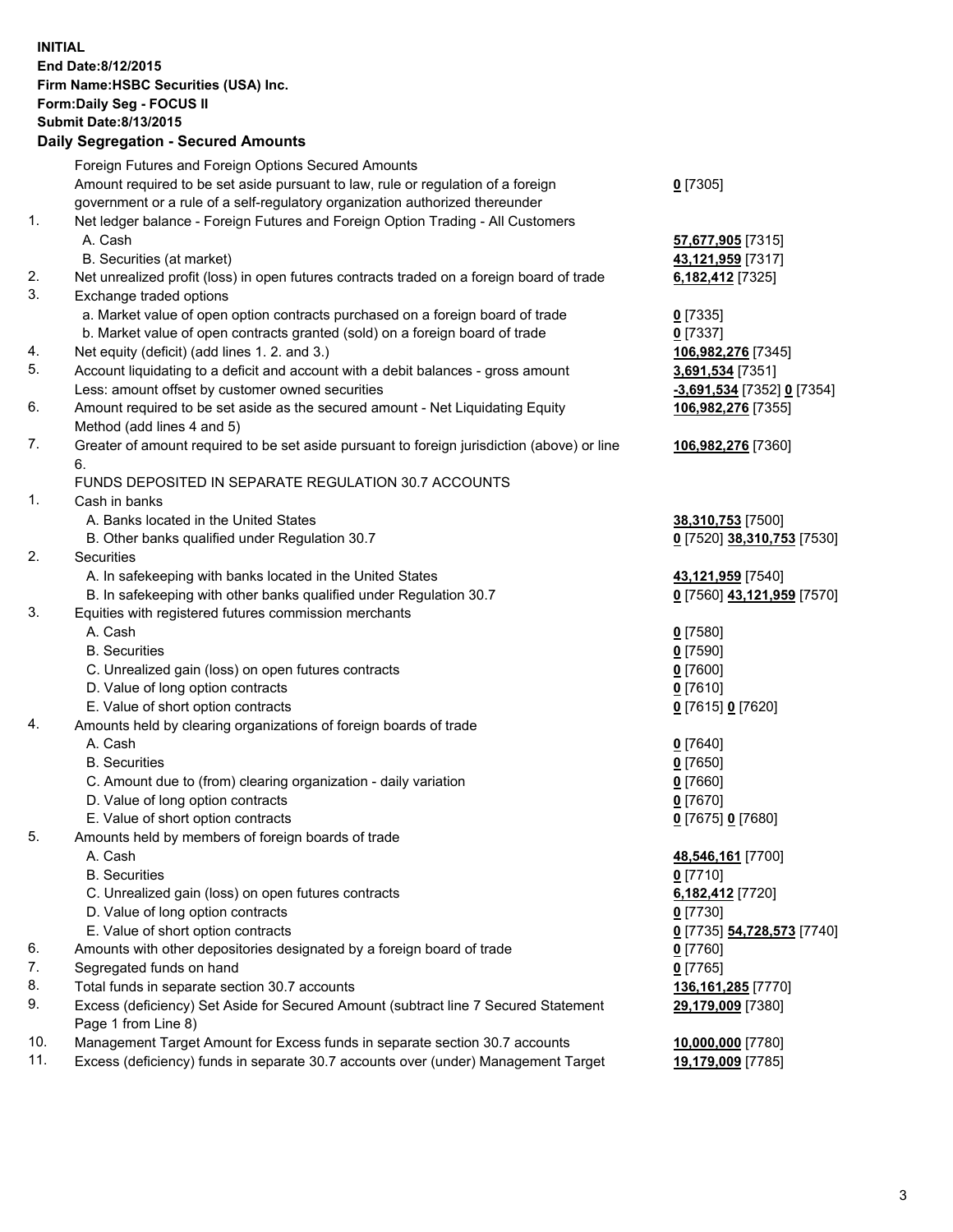| <b>INITIAL</b><br>End Date: 8/12/2015     |                                                                                                                                    |                                           |  |  |  |
|-------------------------------------------|------------------------------------------------------------------------------------------------------------------------------------|-------------------------------------------|--|--|--|
| Firm Name: HSBC Securities (USA) Inc.     |                                                                                                                                    |                                           |  |  |  |
| Form: Daily Seg - FOCUS II                |                                                                                                                                    |                                           |  |  |  |
| <b>Submit Date: 8/13/2015</b>             |                                                                                                                                    |                                           |  |  |  |
| Daily Segregation - Segregation Statement |                                                                                                                                    |                                           |  |  |  |
|                                           |                                                                                                                                    |                                           |  |  |  |
|                                           | SEGREGATION REQUIREMENTS(Section 4d(2) of the CEAct)                                                                               |                                           |  |  |  |
| 1.                                        | Net ledger balance<br>A. Cash                                                                                                      |                                           |  |  |  |
|                                           |                                                                                                                                    | 211,823,796 [7010]                        |  |  |  |
| 2.                                        | B. Securities (at market)                                                                                                          | 730,618,585 [7020]                        |  |  |  |
| 3.                                        | Net unrealized profit (loss) in open futures contracts traded on a contract market                                                 | 44,525,527 [7030]                         |  |  |  |
|                                           | Exchange traded options                                                                                                            |                                           |  |  |  |
|                                           | A. Add market value of open option contracts purchased on a contract market                                                        | 121,030,959 [7032]                        |  |  |  |
| 4.                                        | B. Deduct market value of open option contracts granted (sold) on a contract market<br>Net equity (deficit) (add lines 1, 2 and 3) | -8,522,046 [7033]<br>1,099,476,821 [7040] |  |  |  |
| 5.                                        | Accounts liquidating to a deficit and accounts with                                                                                |                                           |  |  |  |
|                                           | debit balances - gross amount                                                                                                      | 8,104,460 [7045]                          |  |  |  |
|                                           | Less: amount offset by customer securities                                                                                         | -1,940,174 [7047] 6,164,286 [7050]        |  |  |  |
| 6.                                        | Amount required to be segregated (add lines 4 and 5)                                                                               | 1,105,641,107 [7060]                      |  |  |  |
|                                           | FUNDS IN SEGREGATED ACCOUNTS                                                                                                       |                                           |  |  |  |
| 7.                                        | Deposited in segregated funds bank accounts                                                                                        |                                           |  |  |  |
|                                           | A. Cash                                                                                                                            | 10,494,492 [7070]                         |  |  |  |
|                                           | B. Securities representing investments of customers' funds (at market)                                                             | $0$ [7080]                                |  |  |  |
|                                           | C. Securities held for particular customers or option customers in lieu of cash (at                                                | 114,032,929 [7090]                        |  |  |  |
|                                           | market)                                                                                                                            |                                           |  |  |  |
| 8.                                        | Margins on deposit with derivatives clearing organizations of contract markets                                                     |                                           |  |  |  |
|                                           | A. Cash                                                                                                                            | 27,690,277 [7100]                         |  |  |  |
|                                           | B. Securities representing investments of customers' funds (at market)                                                             | 149,535,000 [7110]                        |  |  |  |
|                                           | C. Securities held for particular customers or option customers in lieu of cash (at                                                | 616,585,656 [7120]                        |  |  |  |
|                                           | market)                                                                                                                            |                                           |  |  |  |
| 9.                                        | Net settlement from (to) derivatives clearing organizations of contract markets                                                    | 151,943,625 [7130]                        |  |  |  |
| 10.                                       | Exchange traded options                                                                                                            |                                           |  |  |  |
|                                           | A. Value of open long option contracts                                                                                             | 121,030,959 [7132]                        |  |  |  |
|                                           | B. Value of open short option contracts                                                                                            | -8,522,046 [7133]                         |  |  |  |
| 11.                                       | Net equities with other FCMs                                                                                                       |                                           |  |  |  |
|                                           | A. Net liquidating equity                                                                                                          | 69,613,487 [7140]                         |  |  |  |
|                                           | B. Securities representing investments of customers' funds (at market)                                                             | 0 <sup>[7160]</sup>                       |  |  |  |
|                                           | C. Securities held for particular customers or option customers in lieu of cash (at<br>market)                                     | $0$ [7170]                                |  |  |  |
| 12.                                       | Segregated funds on hand                                                                                                           | $0$ [7150]                                |  |  |  |
| 13.                                       | Total amount in segregation (add lines 7 through 12)                                                                               | 1,252,404,379 [7180]                      |  |  |  |
| 14.                                       | Excess (deficiency) funds in segregation (subtract line 6 from line 13)                                                            | 146,763,272 [7190]                        |  |  |  |
| 15.                                       | Management Target Amount for Excess funds in segregation                                                                           | 50,000,000 [7194]                         |  |  |  |
| 16.                                       | Excess (deficiency) funds in segregation over (under) Management Target Amount                                                     | 96,763,272 [7198]                         |  |  |  |

16. Excess (deficiency) funds in segregation over (under) Management Target Amount Excess